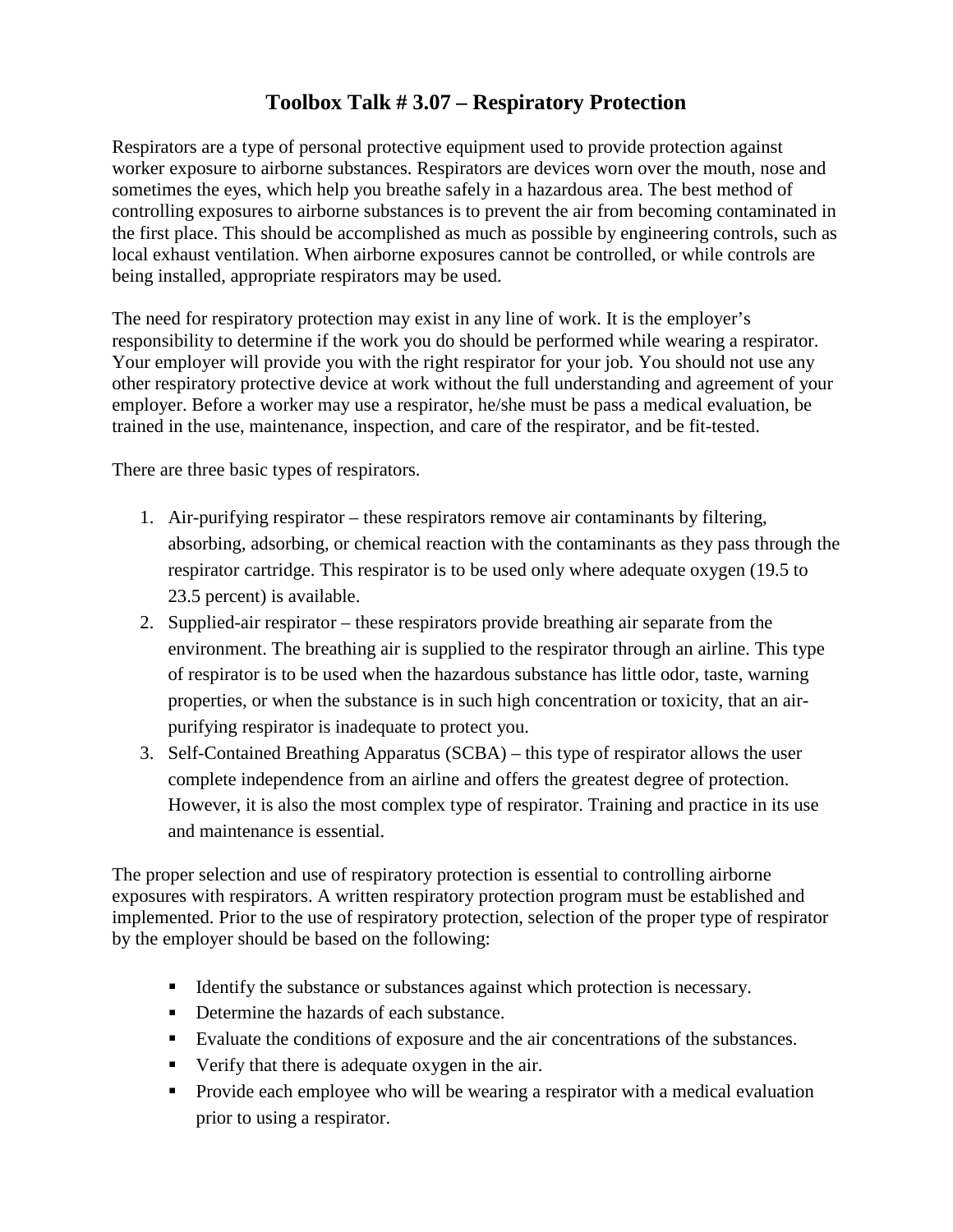- Fit the respirator carefully and instruct the worker in its use.
- Know the limitations of the respiratory protective device.